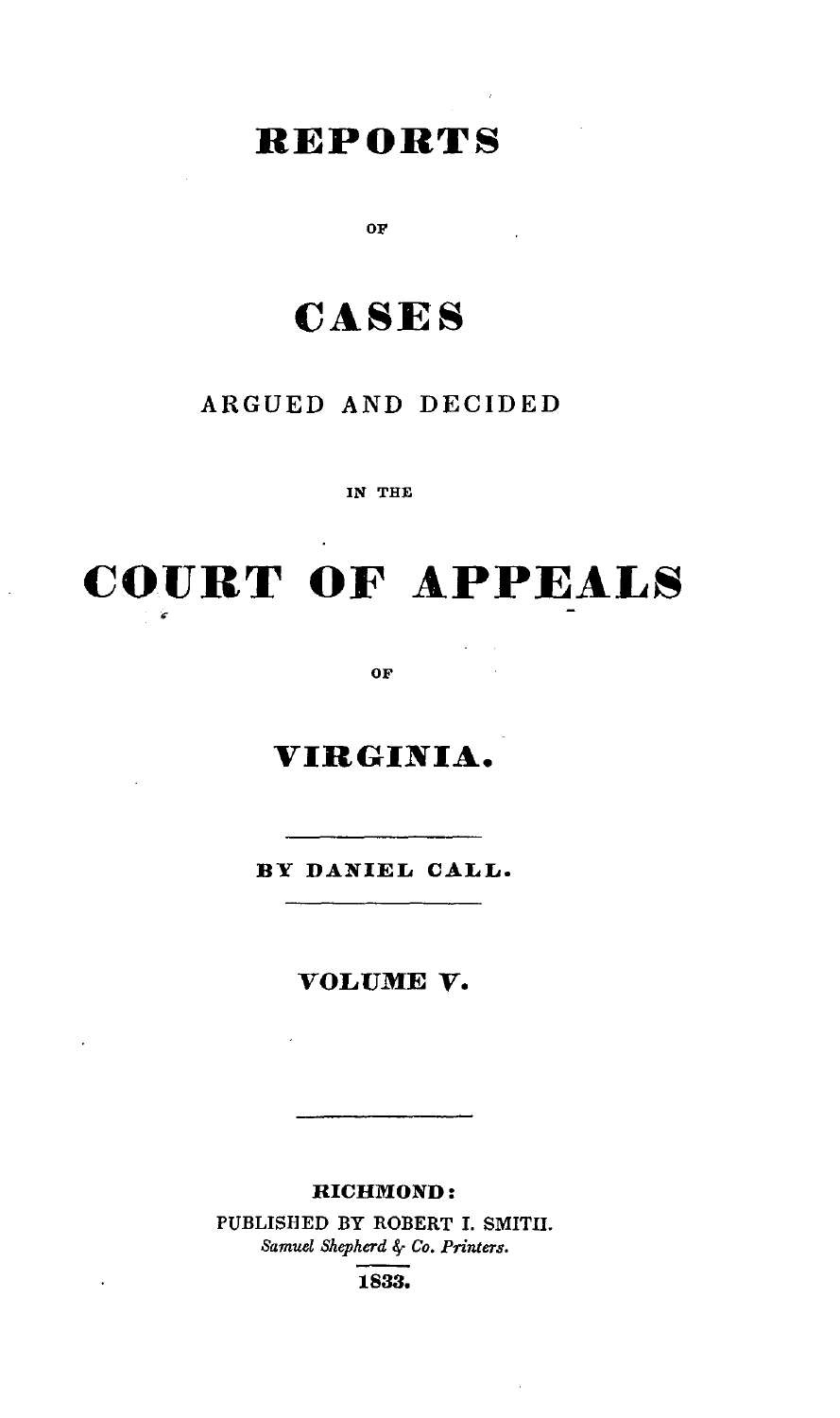Entered according to act of congress, on the twenty-eighth day of October, in the year eighteen hundred and thirty-three, **by ROBERT 1. SMITH,** in the clerk's office of the district court of the eastern district of Virginia.

 $\cdot$ 

 $\bar{z}$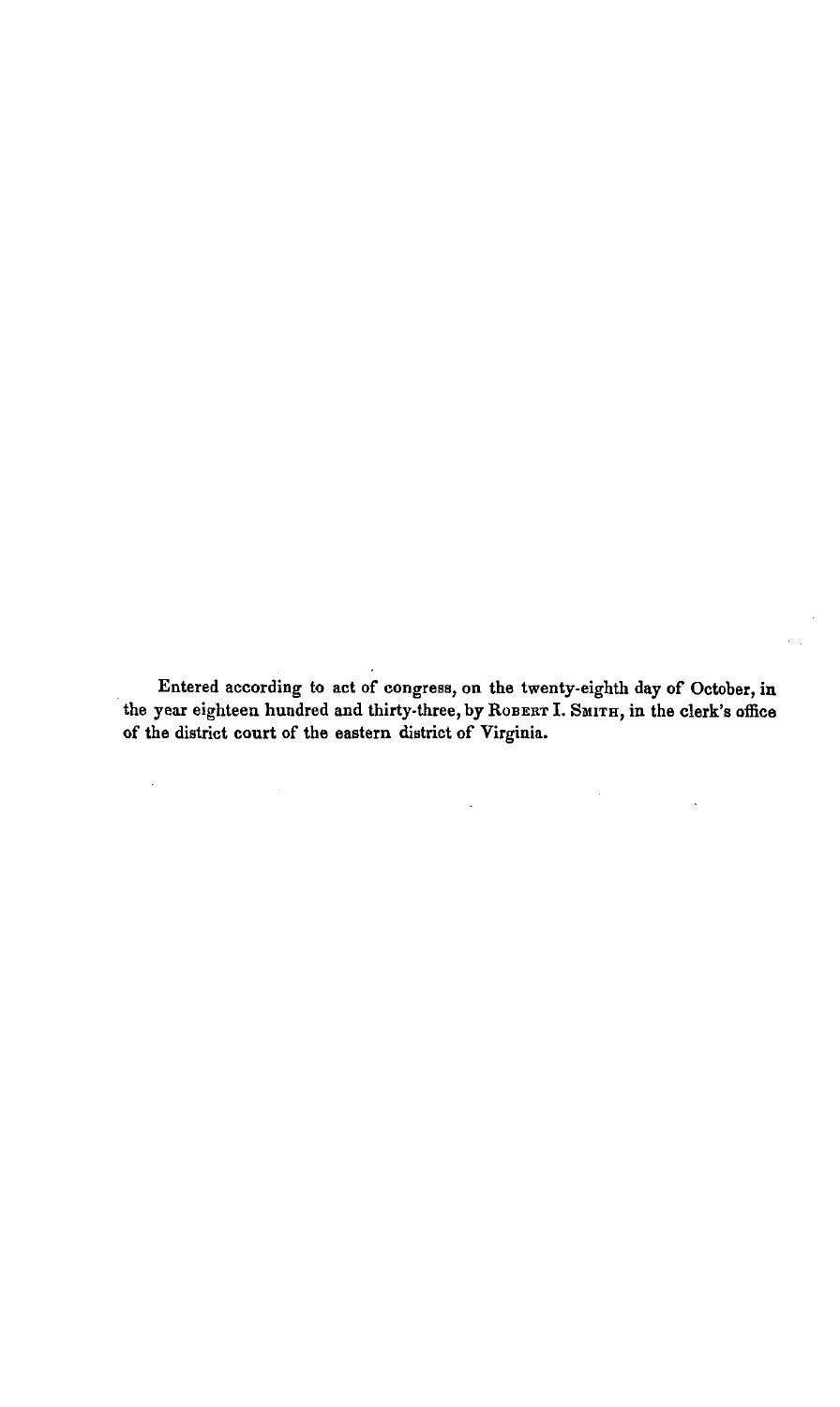## 1804. WHITE *v*. **TALLY.**

*April.*

It is not erroneous to take separate judgments, *during the same term,* upon a joint bond.

The declaration, in this case, was upon a joint bond **;** but there were separate judgments, arising from the different times of serving the writ upon the respective defendants.

*Bennet Taylor* for the appellee-Cited *Brown v. Belches,* I Wash. **9,** in support of the judgment.

TUCKER, Judge. Regularly speaking, there was a mistrial, but it being in the same term, and the pleas the same, it was cured by the statute of *jeofail.* The declaration was against the defendants jointly, and not severally, which therefore seemed to require a joint judgment; but, for the other reason, I am of opinion, that the judgment should be affirmed.

*Per Cur.* Affirm the judgment.

1804. BARNETT **& CO.** *V.* SMITH **& CO.**

When a bill of review alledges new matters, which are denied **by** the **an**swer, it will **be dismissed at** the hearing, unless the plaintiff proves the new matters, and that they were discovered after the decree was made.

*Barnett 8; Co.* filed a bill to review a decree made by the court of chancery in a suit brought by them against *Smith § Co., alledging new matters discovered since the* decree. The answer denied the new allegations; and insisted that the merits of the cause had been already decided. The court of chancery dismissed the bill, upon a hearing, with costs ; and the plaintiffs appealed to the court of appeals.

 $Amil$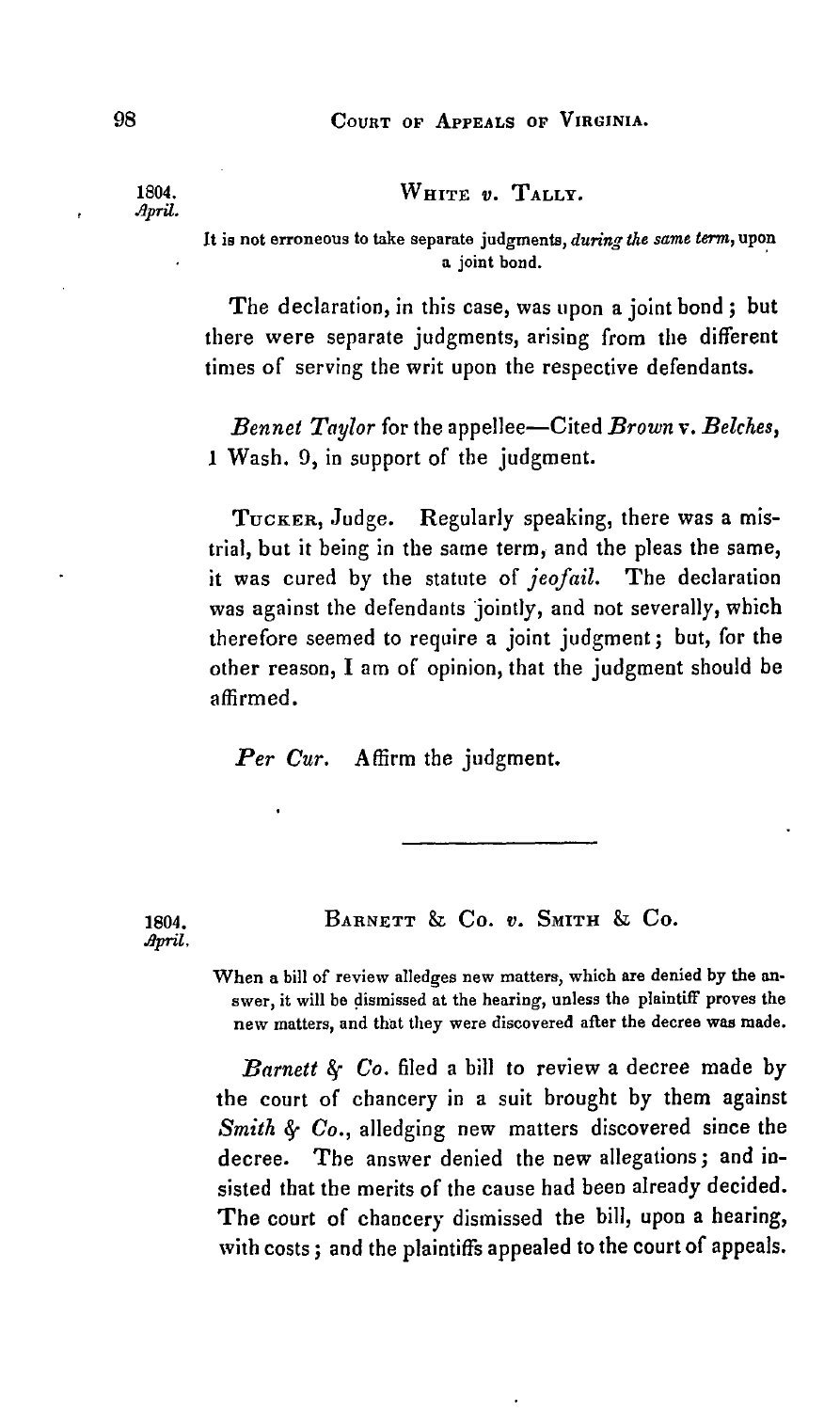*Randolph* for the appellant. The note is either a forgery, 1804. or the appellant is entitled to the credits; and, either way, the injunction ought to have been dissolved. Forgery and Barnett the want of a consideration are both charged in the bill  $\frac{60}{v}$ . and the note, on which the judgment was rendered, has no  $\frac{\text{Smith}}{66}$ witness, which is extraordinary, considering the magnitude of the sum ; especially as the other note is witnessed and dated. The testimony, as to the hand writing, is *in equilibrio* nearly; and, situated as the case is, proof of the hand writing of the defendant, only, was not enough ; but the hand writing of a witness, also, ought to have been proved. The books mention three cases where bills of review are proper.  $1.$  Error in the body of the decree.  $2.$ New matter arising after the making of the decree. **3.** Where the old matter was not discovered, when the decree was pronounced. And, in all of them, when the bill is once granted, the same rules of evidence apply, as in other cases. Here new matter is suggested ; and although the allegations are not all supported, yet the bill having been received, and no plea of the decree itself put in, we may go into the whole evidence. 1 *Harr. Ch. Pr.* 175.

*Williams, contra.* Properly speaking, there are but two kinds of bills of review. The first, for error in the body of the decree ; and in that case, no additional evidence is required ; because the court presumes the facts to have been fairly stated in the decree. *Taylor v. Sharp*, 3 Wms. 371. The second, for new matter discovered, or arising, after the decree was made: which must be proved ; for otherwise, it would be in the power of the party to suggest new facts, and bring the cause to trial again, whenever he pleased, without any change of the case. 1 *Harr. Ch. Pr.* 673. Here, indeed, the bill suggests new facts ; but none of them were proved **;** and therefore the decree ought, according to that authority, to be affirmed. The plaintiff, in the bill of review, chose to suggest new matter, instead of relying upon his objections to the decree, founded on the old testimony:

99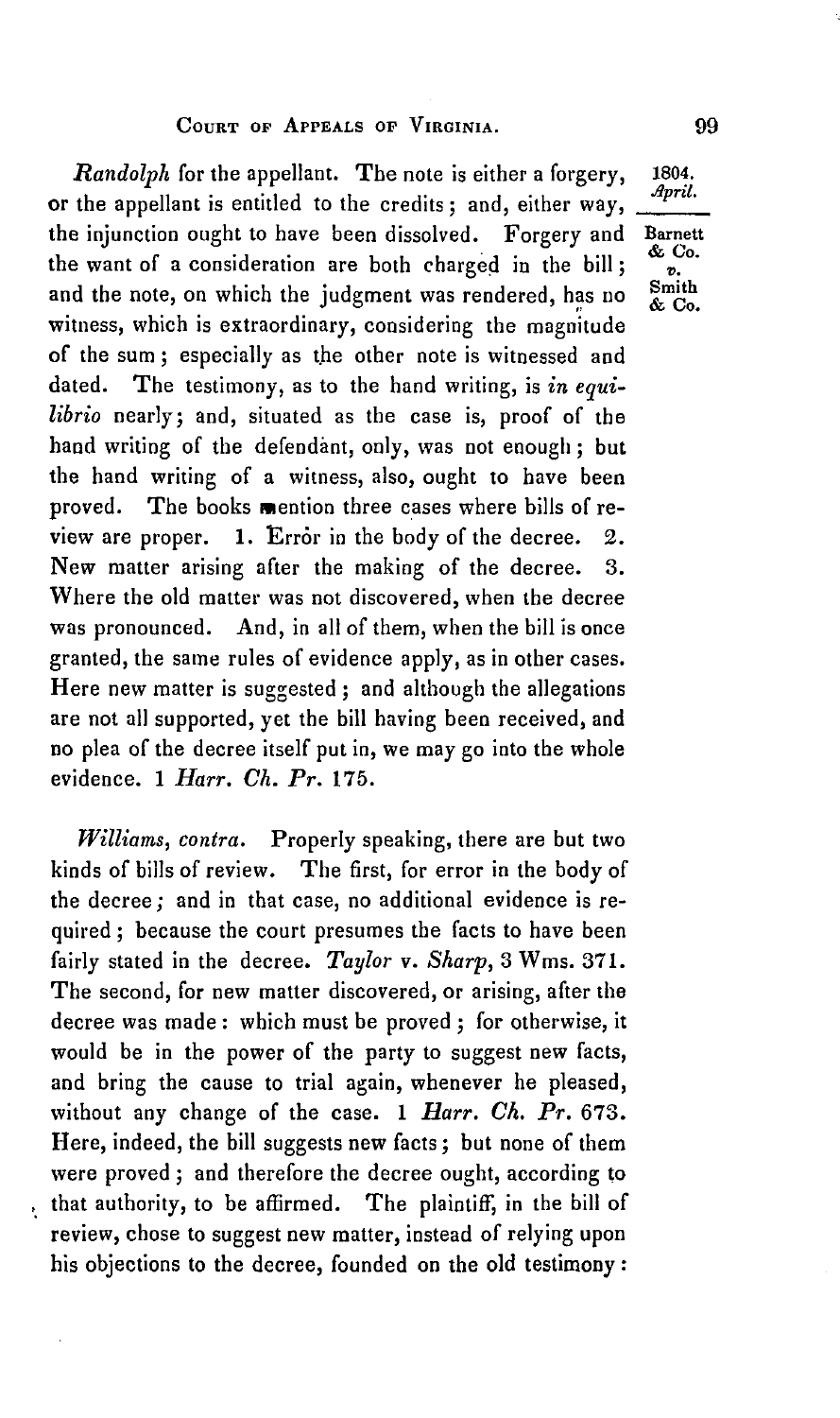1804. and, if he was mistaken, it was his own act, and he cannot complain. The bill is expressly framed upon the supposi-Barnett tion of new matter; leave to file it was granted upon that & Co.  $\frac{\mathbf{x}}{p}$ . idea; and the allegations ought, agreeable to all the rules<br>South of practice, to have been supported by evidence. But there is no such testimony in the cause **;** and therefore the bill was rightly dismissed. Besides, the answer to the original suit was not replied to **;** and therefore it is to be taken for true **;** which puts an end to the question.

> *Randolph* in reply. There was testimony taken in the original suit; and as the party had all the benefit of his evidence, as fully as if the record shewed that a replication had been filed, the accidental omission of the formal entry will not be regarded. But, be that as it may, the failure to plead the former decree, authorizes the appellant to examine the whole case. When there is error apparent on the face of the decree, the party may file a bill of review, without leave of the court ; and then the enquiry proceeds upon the old record only. But where new matter is suggested, the leave of the court must be first obtained ; and then the party ought to be at liberty to examine the whole case.

*Cur. adv. vult.*

TUCKER, Judge. There were no depositions taken on the bill of review, which was a great omission. *Johnston's,* in particular, might have been very material. With regard to bills of review, the doctrine is, that they may be granted for three causes, 1. Error in law appearing upon the decree itself. 2. New matter happening after the decree. 3. Old matter discovered since the decree. *Mitf. Plead. Ch.* 78. 1 *Ch. Cas.* 43, 45. The case before us is not strictly within either of these causes. For there is no error, upon the face of the decree, alledged in the bill : Nor is any new matter, which happened after the decree, sufficiently stated, or proved. And with respect to the third, the bill does not assert, nor does the testimony prove, a discovery since the

& Co.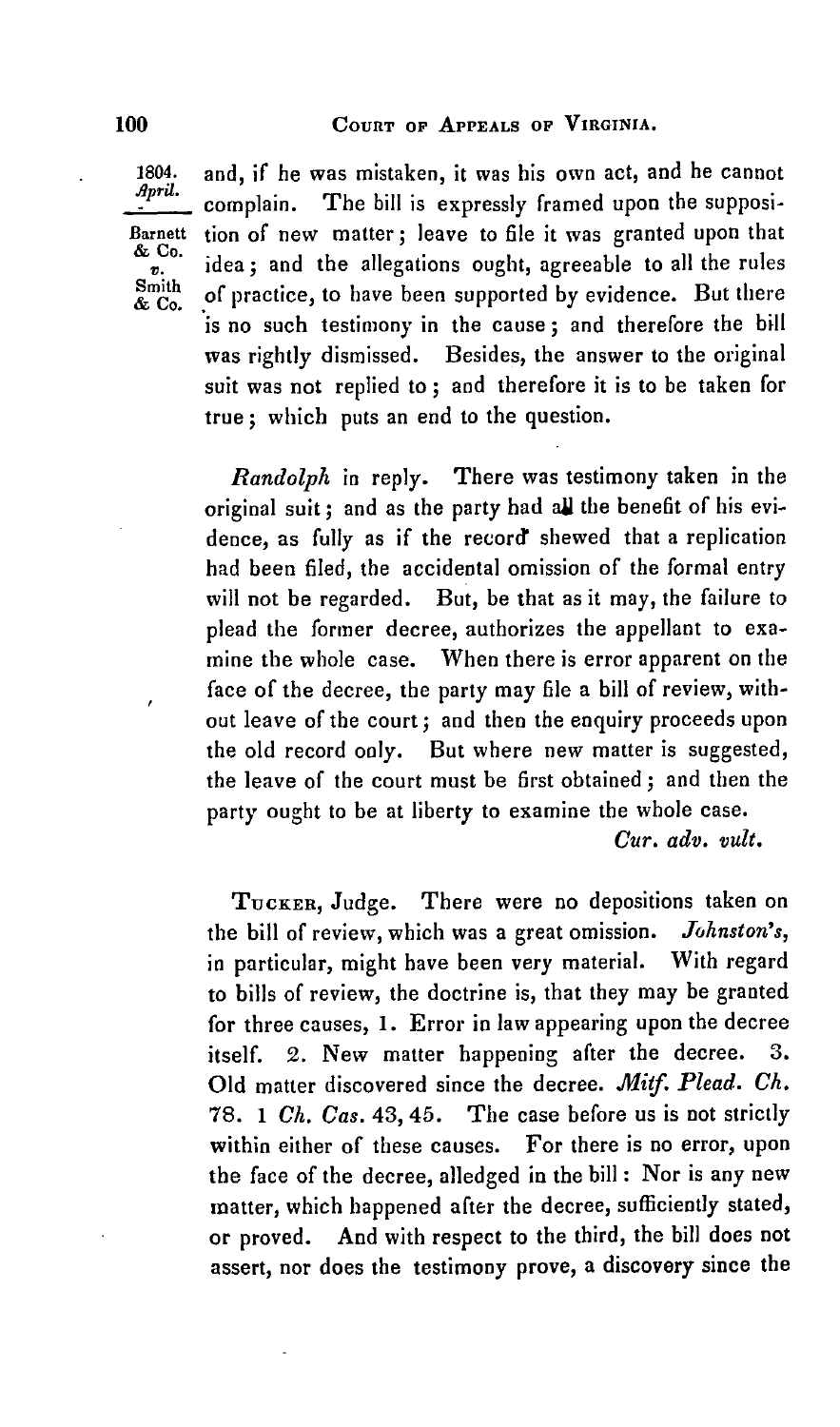decree, as the practice requires. 2 *dtk.* 534. **1** think how- 1804. ever that the answer has disclosed facts, which, if properly alledged and proved, would have been a sufficient ground Barnett for sustaining the bill; and consequently they will, as coming  $\frac{\infty}{v}$ . from the defendant's own pleading, be sufficient to sustain it now ; especially as the defendant has neither pleaded, nor demurred, to the bill. 2 *Atk*. 534. The original proceedings cannot be garbled ; but, if gone into at all, they must be fully examined. The court might have refused to allow the bill at first; but having granted leave to file it, the objection may possibly be removed, although that may admit of some doubt. *JMitf. Plead.* **Ch.** 80. But be that as it may, as the defendant has neither pleaded nor demurred, **I** am clear that the plaintiff may now go into the old matters; and, upon them, the evidence is with him. I think therefore that the decree ought to be reversed, the cause opened, and gone into upon the whole proceedings. Then, according to my judgment, there should be an issue to enquire, 1. Whether the note was given, and accepted for £500? 2. Whether the note was given up to be cancelled? And, if either is found for the defendant, the bill should be dismissed : But if either is found for the plaintiff, then a third issue, to enquire whether it was discharged, should be directed ? And if so, a perpetual injunction ought to be granted.

**ROANE,** Judge. Bills of review are of two kinds: **1.** For error apparent on the face of the decree itself. 2. Such as are founded on new matter arising after the decree, upon new proofs, *which could not have been used* when the decree passed. *Morris v. Le Neve*, 3 Atk. 35.

As to the first kind, they are filed without any affidavit; but the judgment of the court overruling the demurrer (the regular kind of opposition to a bill of this species), is considered as a leave given, by the court, to file the bill and open the enrolment. 1 *Harr.* **Ch.** *Prac.* 70.

**& Co.**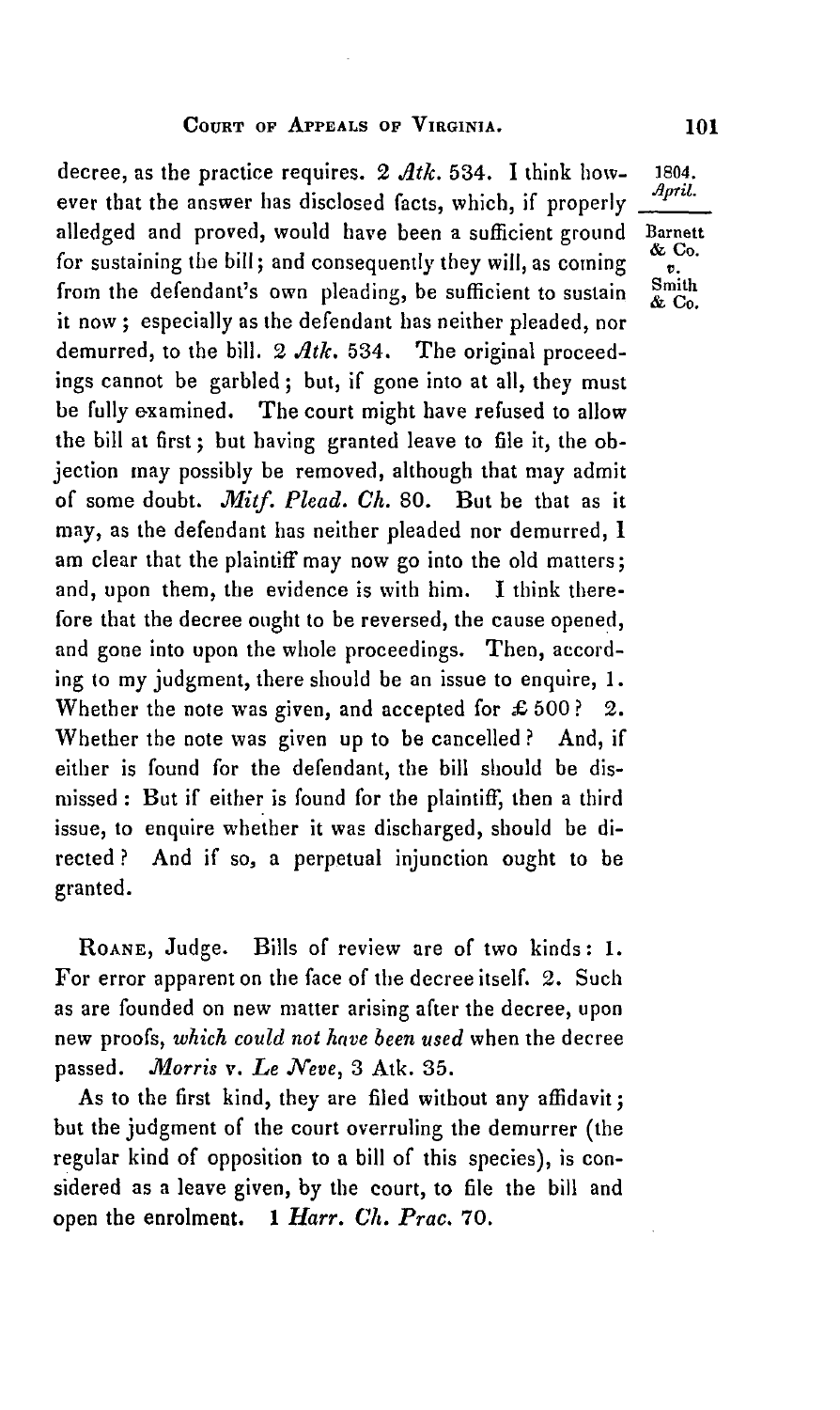**& Co.**

1804. But such leave would not be given, **by** overruling a demurrer, nor such consequences ensue, unless for error ap-Barnett parent on the face of the decree ; as when a decree is made against an infant, so appearing on the face of the decree it-<br>self. 1 *Harr. Ch. Prac.* 78. Such leave would not thus  $S<sub>co.</sub><sup>Smith</sup>$  self. 1 *Harr. Ch. Prac.* 78. be given on a suggestion, that the matters stated in the decree *"* to have been proved," were not proved. In *Combes v. Proud,* 2 Freem. 182, it was held, on debate, that the cause of the review must appear on the case, *as stated in the decree,* and the fact be admitted as there stated ; and that where there is a misjudgment in point of fact, or of testimony, the proper course would have been to have gotten the cause reheard, before enrolment. I do suppose, that this doctrine equally withdraws from the effect of a bill of review for apparent error, mistakes of judgment *upon matters offact* in a master's report (especially such as arise from conflicting testimony) although the report may be adopted in the decree itself. In a bill of this kind too, the point of the decree in which the error is supposed to be must be particularly stated. 2 *Freem.* **170.**

In a bill of the second kind *(i. e.* one grounded upon new testimony), leave is granted only upon affidavit of the testimony, and of the discovery. Those points are considered by the court before the bill is allowed to be filed ; and it has not been held until lately, that the point of discovery was traversable. *Hanbury v. Stevens,* Mitf. Plead. 80. As the relevancy of the new matter is generally well considered by the court, it rarely becomes necessary to demur for that cause ; and, hence, that kind of defence is seldom used in a case of this sort. *Mitf. Pl.* 167; especially, as without a protestation, it might be deemed to admit the truth of the alledged matter.

The affidavit must be, that the new testimony could not be used, when the decree was pronounced. 1 *Barr. Ch. Prac.* **173.**

These doctrines, confessedly, apply to the case of testimony derived from witnesses; and the practice is to state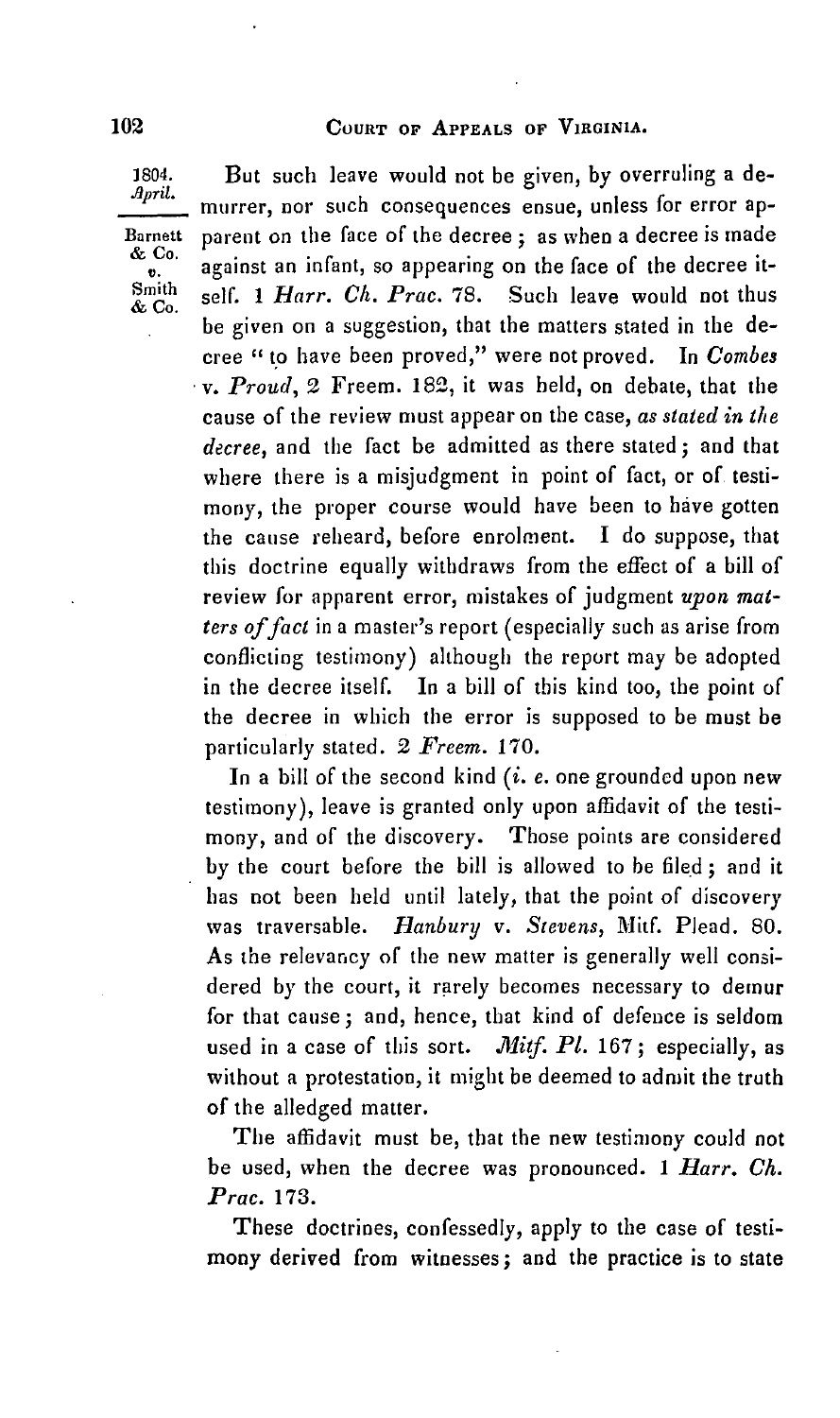that testimony, and the names of the witnesses. Without 1804. the former, the court cannot judge of its relevancy, and therefore cannot know whether it ought to award the bill or **Barnett**  $\&$  Co. **a** contract the contract of  $\frac{d}{dx}$  Co.

t.<br>But a question arises, What is the consequence of new  $\begin{array}{c} v. \\ \& \text{C}o. \end{array}$ matter disclosed by the defendant in his answer to the bill of review ? Whether such matter can be relied on, as a ground of relief in a bill of this kind.

The answer is, That the defendant in equity is but as a witness, and every rule and doctrine applying to other witnesses, in this respect, apply to him. If the plaintiff before knew of any fact within the defendant's knowledge, and did not draw it from him, he shall not, in this proceeding, avail himself of it. He shall not in this case, more than in others, dispense with the affidavit, and the leave of the court, without which the bill ought not to be, nor can be considered, as granted.

Such are some of the doctrines on this subject; which I have deemed proper to state as introductive of my opinion on the case before us : In what I now say, I beg to be understood to have particular reference to them.

This bill of review, like most in our country, is irregular and informal. It, however, seems to take two grounds, and two only. 1. The ground of new testimony, stating what it is, and from whence it arises. 2. Errors in the report of the commissioner. The reiteration of the forgery of the note of the 27th of April, and the genuineness of the receipt of that date, matters before amply discussed, and decided on, is not worth noticing.

As to the first, the witnesses are not examined, and the new matter not proved, though denied by the defendant's answer. I throw this part of the bill therefore out of the case.

But, secondly, I have said the objections are to the report of the commissioner, in his decision upon the items of account. I am warranted in this idea, not only from the general tenor of the bill, but from the conclusion of the bill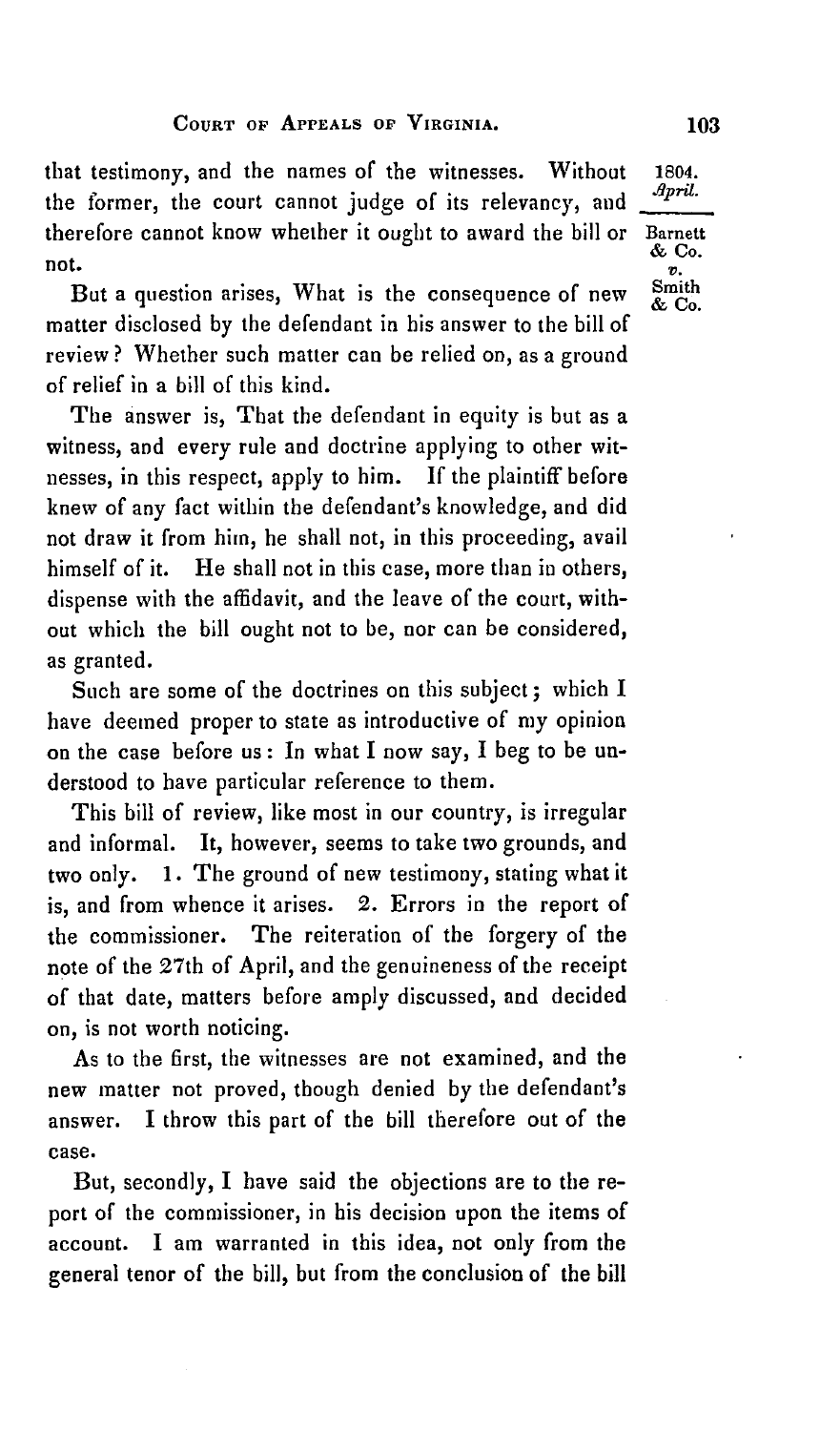**04.** in these words, In tender consideration, &c. notwithstanding *.pri.* the said discovery **of** *new testimony and errors aforesaid in*

Barnett *the said report,* he can obtain no relief, **&c. & Co. & Co.**

This bill, on this ground, of objections to the report, falls, strictly, within the reason of the case before mentioned of *Combes v. Proud.* If there be an error in that report, it is an error in point of fact, in misjudging the effect of the testimony. Such an error, if any, was good cause for a rehearing, but not for a bill of review.

But, in my opinion, if the case were even open to us, the merits were rightly decided.

I throw out of the case, for the reasons before stated, the new matter said to have been drawn from the defendant himself in his answer to the bill of review **:** as to such new matter, the bill is not to be considered as granted, nor as before us. But what is that new matter? The defendant, in the second answer, denies a payment, to him, of £87. 9. **S.** on the 26th of April, **1786,** or on any other day, or any other payments, *except those stated in the accounts current.* In the first answer, he admits some payments on the 26th of April, 1786, and refers to his account rendered ; which credits two items as of that day, but for sums different from that of  $\pounds 87$ . 9. 8. The last answer is therefore not inconsistent with the first. It does not go to a denial of any payment, but only of a payment of that particular sum. If it be said, that the reference by the defendant in his answer to the commissioner's report adopts it, and lets us in to the whole subject, I answer not only by repeating the before mentioned objection to this evidence as applying to this bill, but also that that reference as much adopts the commissioner's conclusion upon the facts, as the facts themselves, and thus demolishes the ground of error imputed to that report.

In the strictness of chancery proceedings, the defendant ought, properly to have demurred to that part of the bill which states errors in the decree itself, or in the report which it adopted, and also have answered as he has done, to the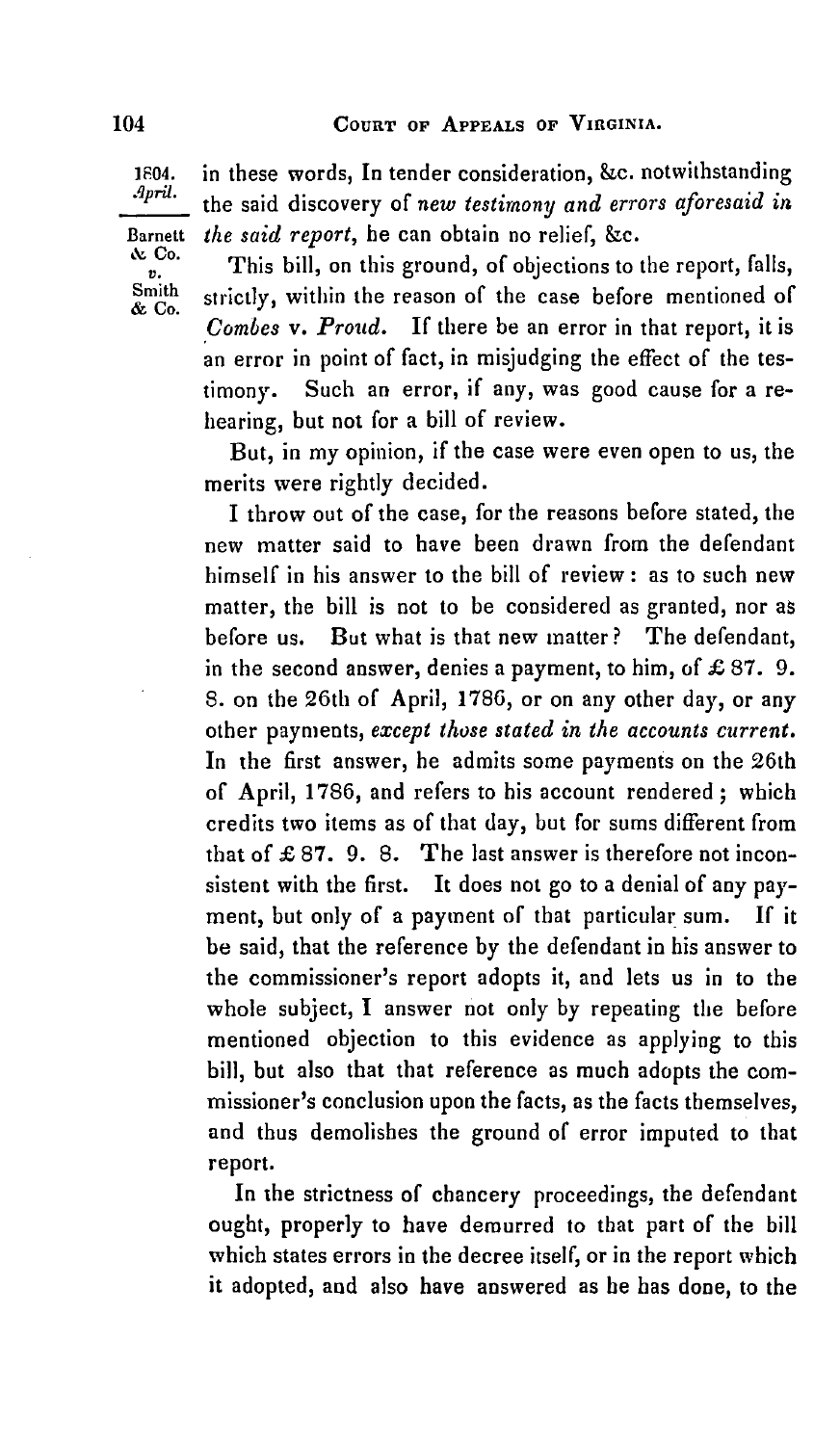new matter. He has, however, substantially claimed the 1804. benefit of that decree in saying, "He imagined the whole merits of the bill had already been amply investigated and Barnett decided on ;" and that "the complainant can never have a fairer settlement, than has already been had in this honourable court." This is, substantially, a plea of the former decree. That the defendant has not also filed a demurrer, is an objection that does not well come from the complainant, who, as appears from the affidavit and the general tenor of the bill, did not profess to predicate his bill on the ground of apparent error in the decree itself; and, if so, no demurrer was necessary. It is even admitted by the judge, who preceded me, that the bill is not to be considered as one of that kind. Under this idea, a demurrer was not, under the strictest rules of pleading, necessary to have been filed. A demurrer is not necessary to oppose a bill founded merely on the ground of new matter.

Be this new matter as it may, I apprehend that the course of chancery proceedings in this country does not bear us out to the full extent of the english rules relative to pleading ; but that that course is satisfied with adhering to substantial principles, calculated to ensure a fair trial, and attain the real justice of the case.

In every view, therefore, I am for affirming the decree.

**FLEMING,** Judge. I think the appellant has shewn no cause to reverse the decree. For the ground of his bill of review was a pretended discovery of new matter and evidence subsequent to the decree ; but he has not sustained it by any testimony; for the only evidence taken by him in support of it, is the deposition of *Young;* and that is against him. Therefore, upon the general practice, he clearly was not entitled to a reversal of the decree. It was said, however, that *Hyde* had waved the advantage of a demurrer, and disclosed, in his answer, a new fact, relative to a payment of  $\pounds 86$ . 6.  $6\frac{1}{2}$ . in April 1786, which would open the decree, and authorize a new investigation of the whole sub-

 $V_{0L}$ . v.-14

& **Co. & CO.**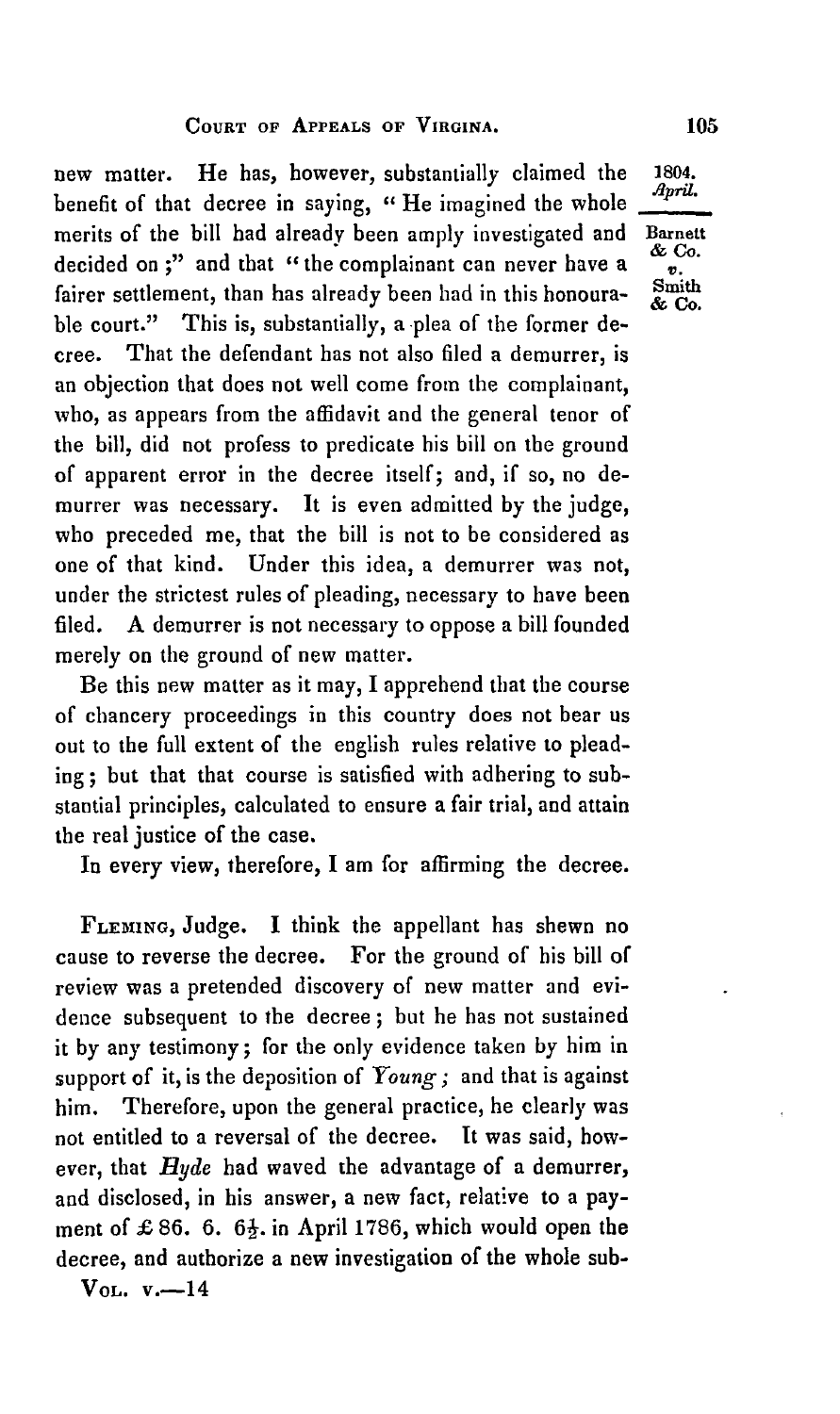*A'pril.* **1804.** ject. But were that even true, it would not, **I** think, help **-** the appellant; because, upon the merits, I am of opinion Barnett that the case is decidedly with the appellees. For the sup $v_{\rm b}$ .<br> **Strict**<br> **Strict**<br> **Strict**<br> **EXECUTE:** Smith then they are compared with the evidence; which shews, to my satisfaction, that only one payment was made in April 1786. And the receipt for £186. 16. 6<sup>1</sup>/<sub>2</sub>, is not proved. Therefore, upon the whole, I am of opinion that, both upon the merits and the practice, the decrees are right, and ought to be affirmed.

> **CARRINGTON,** Judge. I have always considered that the object of a bill of review was to correct the decree for error upon the face of the proceedings; or for something material discovered since it was pronounced : And, in the latter case, it should be proved, not only that there was such new matter, but that it was, in fact, discovered since the decree was made. In the present case, however, the bill alledges the old matter only, and says that the plaintiff can prove it by several witnesses, who were unknown to him at the time of making the decree: which I admit was a good ground for receiving the bill of review; but then it ought to have been proved upon the trial of the cause **;** for the answer denied it, and claimed the benefit of the decree ; which threw upon the plaintiff the necessity of supporting his bill by new testimony. This he failed to do; and therefore the court of chancery acted correctly in dismissing the bill. I do not concur with judge *Roane,* however, that a demurrer would have been a more proper mode of defence than that pursued by the defendant. For when new matter is alledged in the bill, I think it better to answer than demur **;** because a demurrer admits the new matter, and may endanger the cause ; whereas, by answering to the new matter, and insisting on the decree, the defendant avoids the danger of admitting the allegations of. the bill, and has likewise the benefit of the decree.